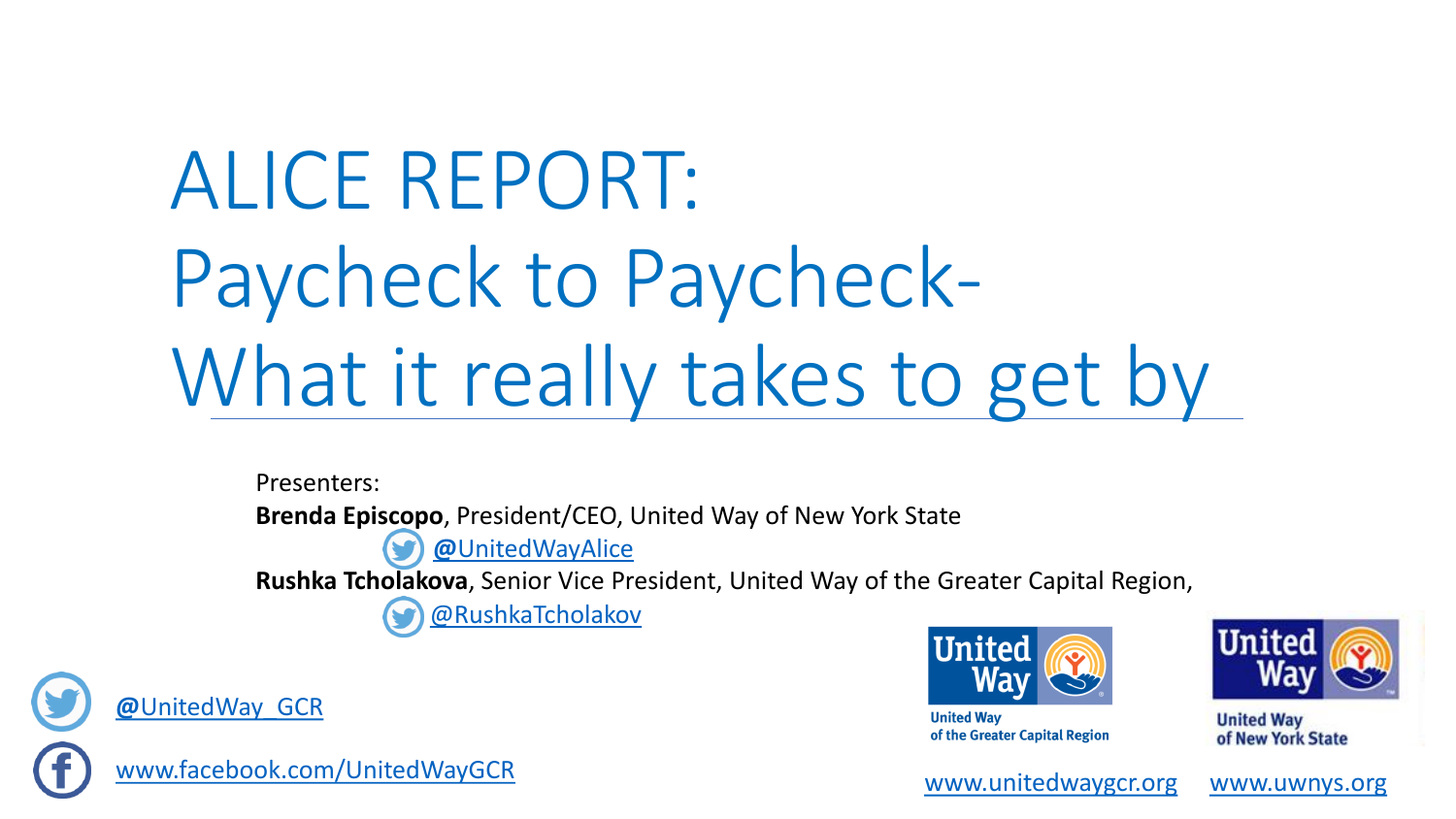# HOW ARE WE DOING?

**1 in 3 households are liquid asset poor 30%**



**2 out 5** (38%) Asset Limited, Income Constrained, Employed



**1 in 5 households are either unbanked or underbanked 21%**

**1 in 2 Renters are cost burdened 48%**

**44.9%**  have subprime credit scores: below 620

### Average credit card debt is \$39,146 Average balance on a credit card is \$5,498

Sources:

- Prosperity Now Scorecard:<http://scorecard.prosperitynow.org/reports#report-local-profile>
- Experian 2016 State of Credit Report, <http://www.experian.com/live-credit-smart/state-of-credit-2016.html>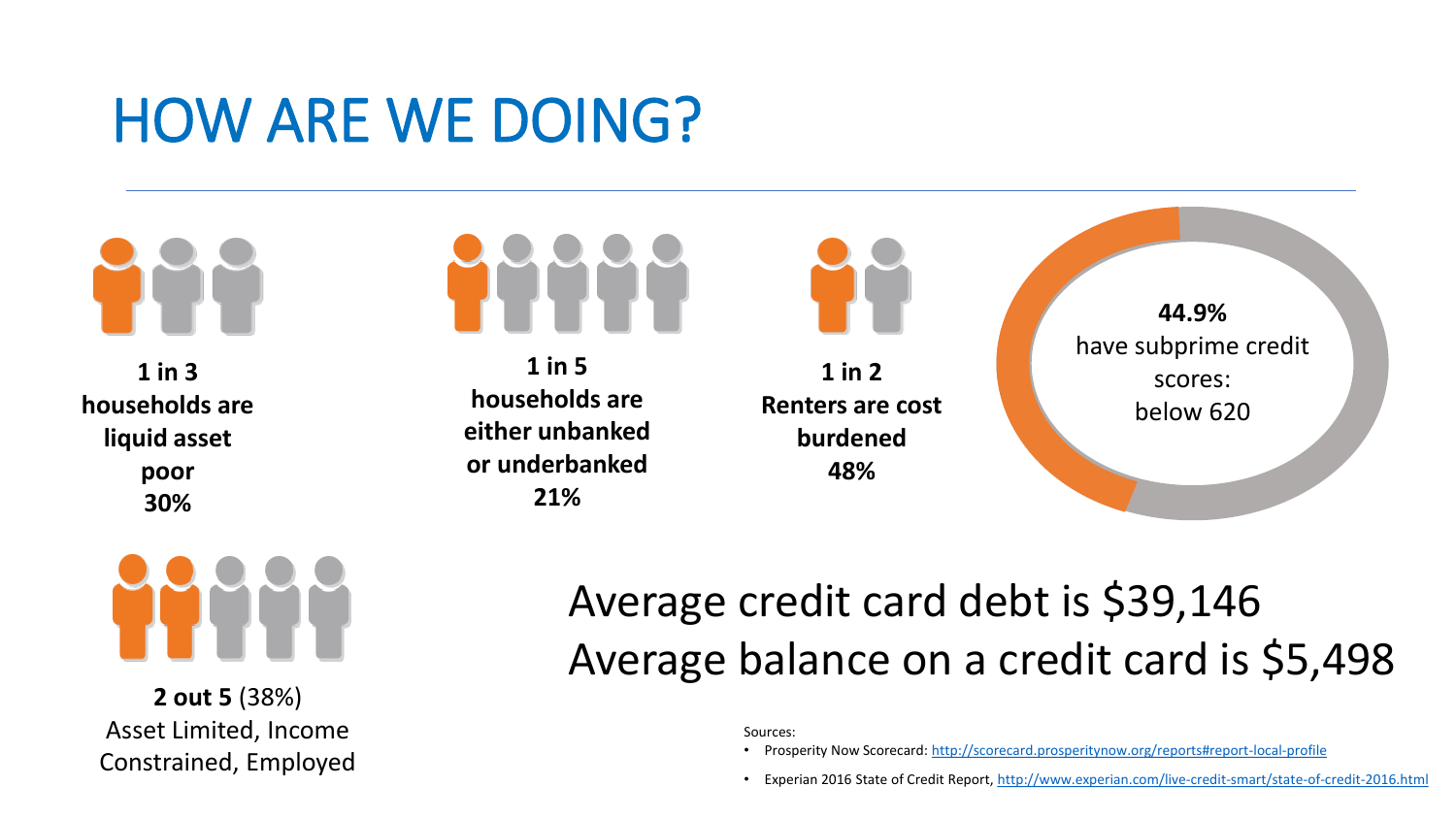# A MONTH IN THE LIFE OF ALICE: ASSET LIMITED, INCOME CONSTRAINED, EMPLOYED



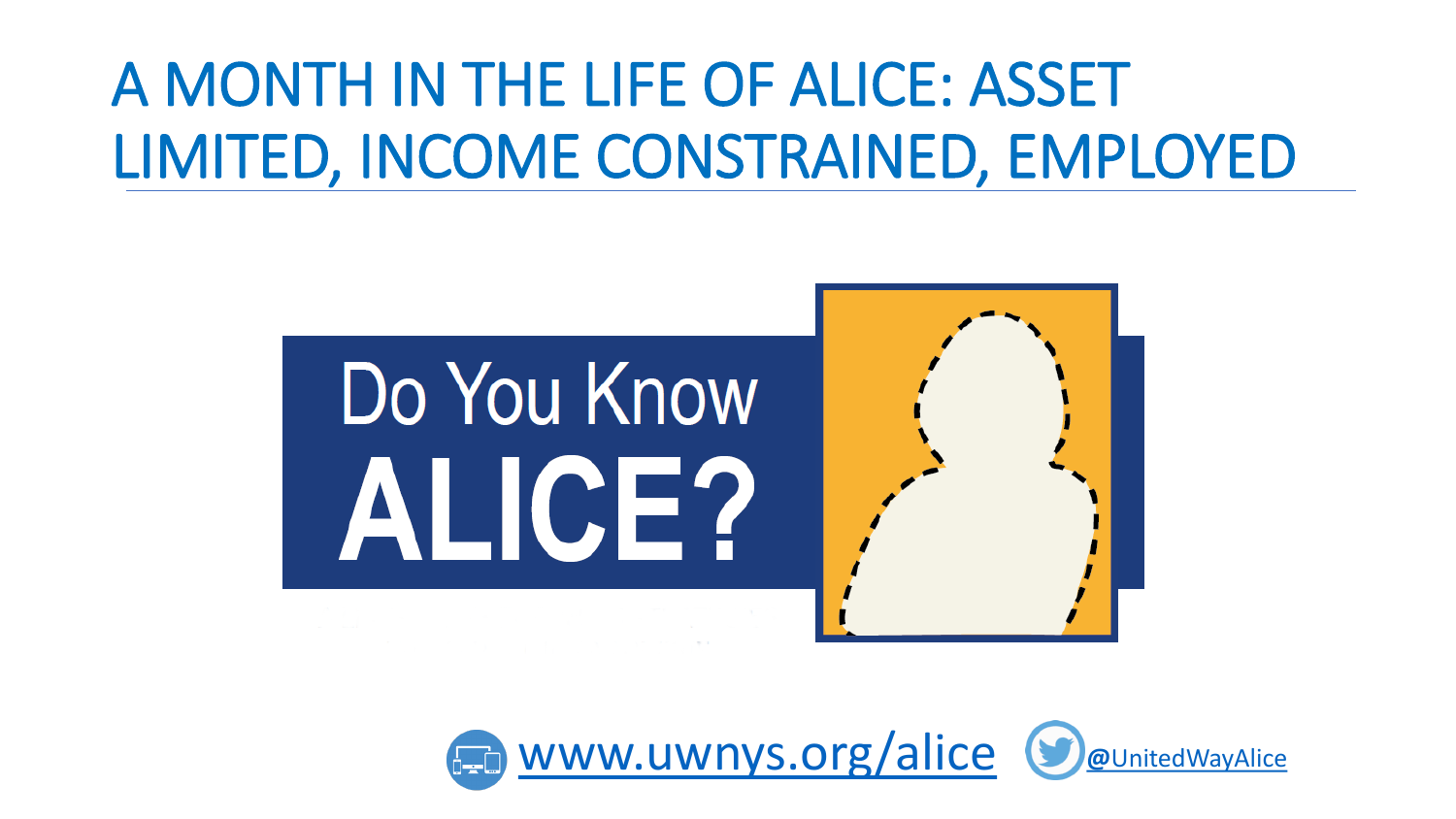#### **State Level Details**







® ASSET LIMITED, INCOME CONSTRAINED, EMPLOYED



# **NEW YORK**

ALABAMA, ALASKA, ARIZONA, ARKANSAS, CALIFORNIA, COLORADO, CONNECTICUT. DELAWARE, FLORIDA, GEORGIA, HAWAII, IDAHO, ILLINOIS, INDIANA, IOWA, KANSAS, KENTUCKY, LOUISIANA, MAINE, MARYLAND, MASSACHUSETTS MICHIGAN, MINNESOTA, MISSISSIPPI, MISSOURI, MONTANA, NEBRASKA, NEVADA, NEW HAMPSHIRE, NEW JERSEY, NEW MEXICO, NEW YORK, NORTH CAROLINA, NORTH DAKOTA, OHIO, OKLAHOMA, OREGON, PENNSYLVANIA, RHODE ISLAND, SOUTH CAROLINA, SOUTH DAKOTA, TENNESSEE, TEXAS, UTAH, VERMONT, VIRGINIA, WASHINGTON, WEST VIRGINIA, WISCONSIN, WYOMING



#### **STUDY OF FINANCIAL HARDSHIP**

GIVE, ADVOCATE, VOLUNTEER.

**United Way** of New York State UnitedWayALICE.org/NewYork



Fall 2016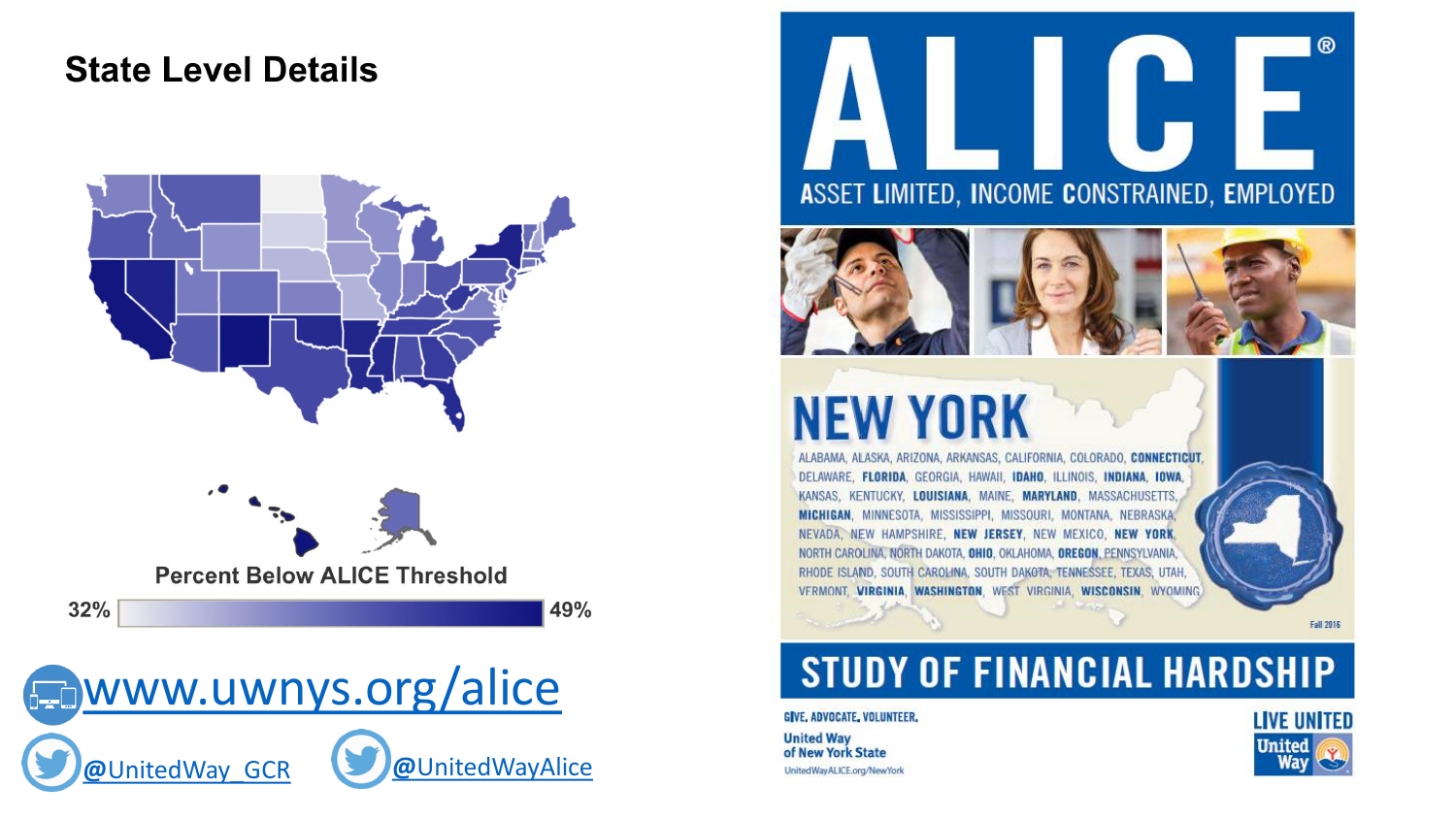## WHO IS ALICE?



# **Cashiers** Care Prep<br>Clerks Retail Bus<br>**Family** Health Friends Child Neighbors<br>Home Food Laborers





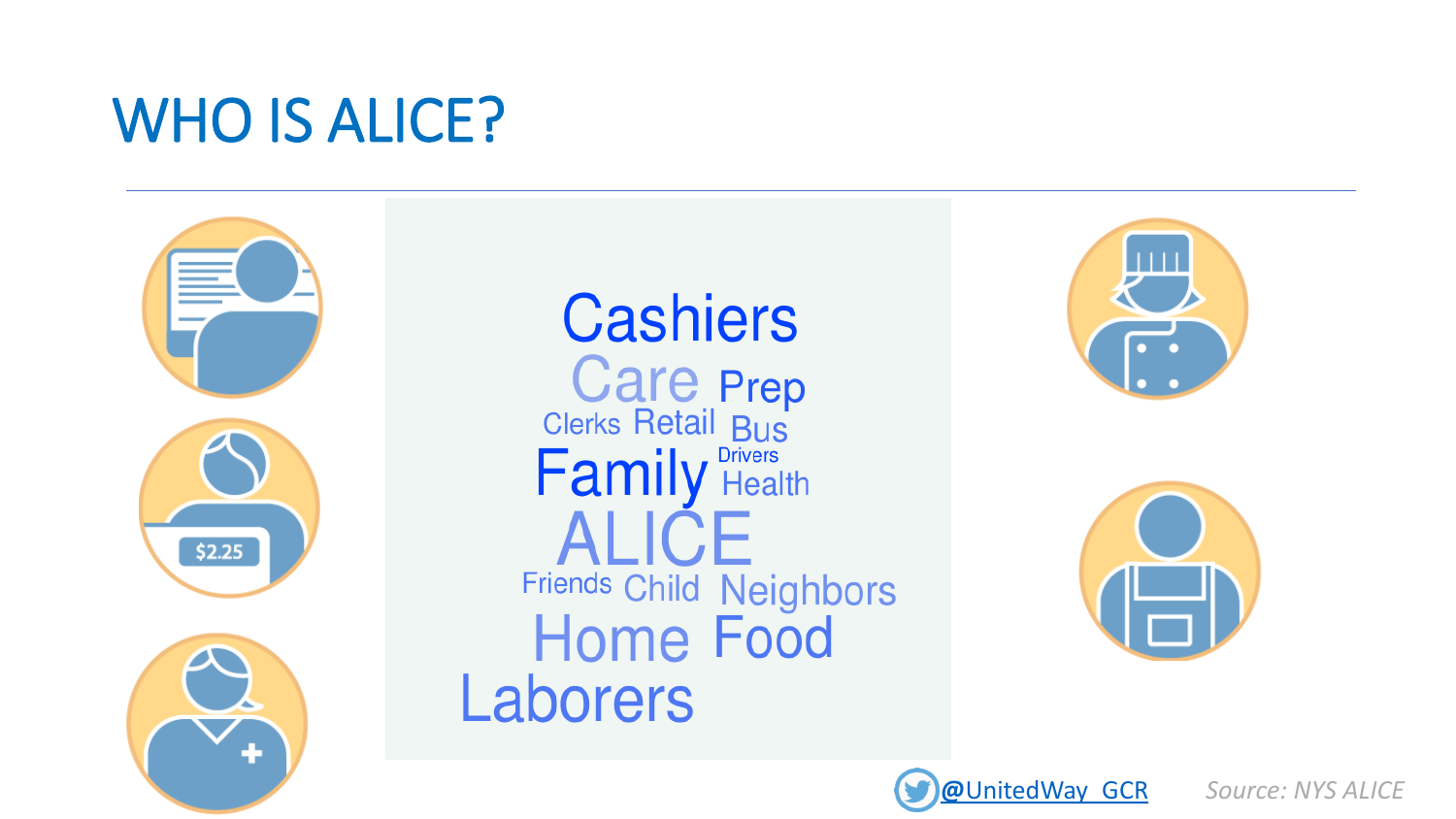

**@**[UnitedWayAlice](https://twitter.com/UnitedWay_GCR)

NEW YORK ALICE **44% of Households have incomes Below the ALICE Threshold**



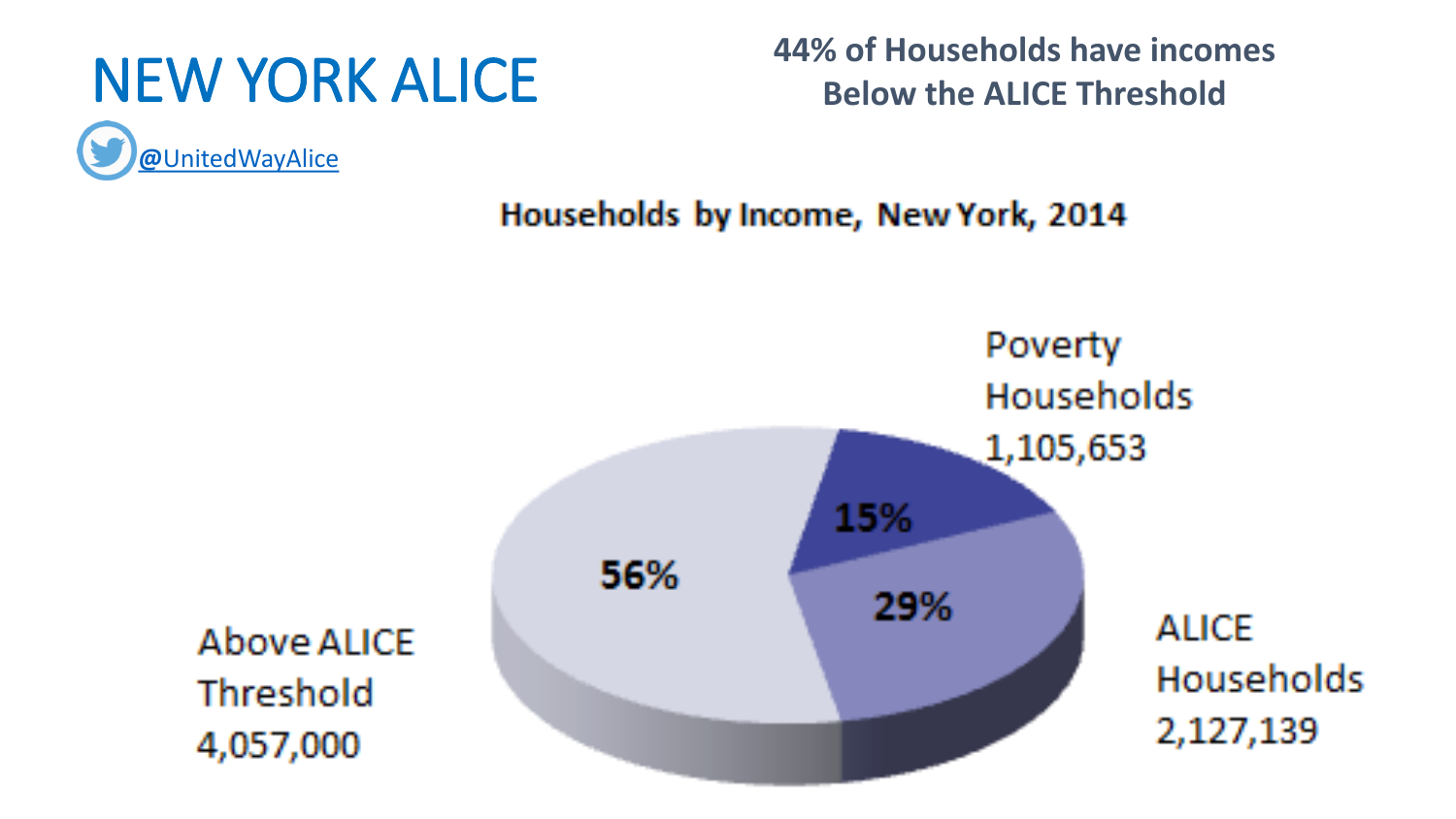### WHY DOES ALICE EXIST?





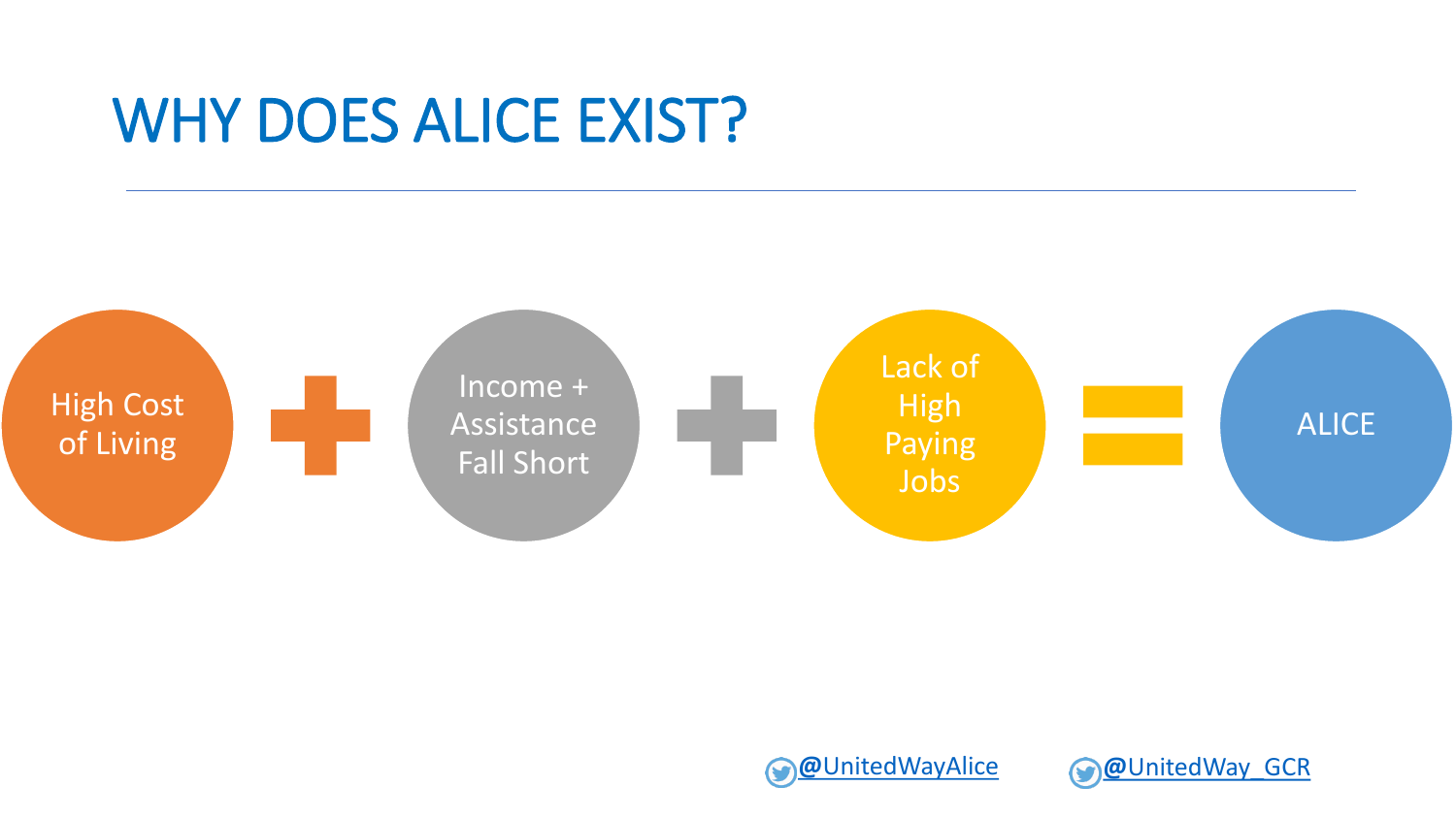### ALICE HOUSEHOLD *SURVIVAL* BUDGET: NEW YORK STATE

|                      | <b>SINGLE ADULT</b><br>\$21,547<br>(S10.77/hr) |               | 2 ADULTS, 1 INFANT, 1 PRESCHOOLER<br>\$62,472<br>(531.24/hr) |               |
|----------------------|------------------------------------------------|---------------|--------------------------------------------------------------|---------------|
| 2 out 5 (44%)        |                                                |               |                                                              |               |
|                      | <b>Monthly</b>                                 | <b>Weekly</b> | <b>Monthly</b>                                               | <b>Weekly</b> |
| <b>Housing</b>       | \$668                                          | \$167         | \$919                                                        | \$229.75      |
| <b>Child Care</b>    |                                                |               | \$1,363                                                      | \$340.75      |
| Food                 | \$202                                          | \$50.50       | \$612                                                        | \$153         |
| Transportation       | \$330                                          | \$82.50       | \$653                                                        | \$163.25      |
| <b>Health Care</b>   | \$141                                          | \$32.25       | \$564                                                        | \$141         |
| <b>Miscellaneous</b> | \$163                                          | \$40.75       | \$473                                                        | \$118.25      |
| <b>Taxes</b>         | \$291                                          | \$72.75       | \$622                                                        | \$155.50      |
| <b>Total</b>         | \$1,795                                        | \$448.75      | \$5,206                                                      | \$1,301.5     |

**@**[UnitedWay\\_GCR](https://twitter.com/UnitedWay_GCR)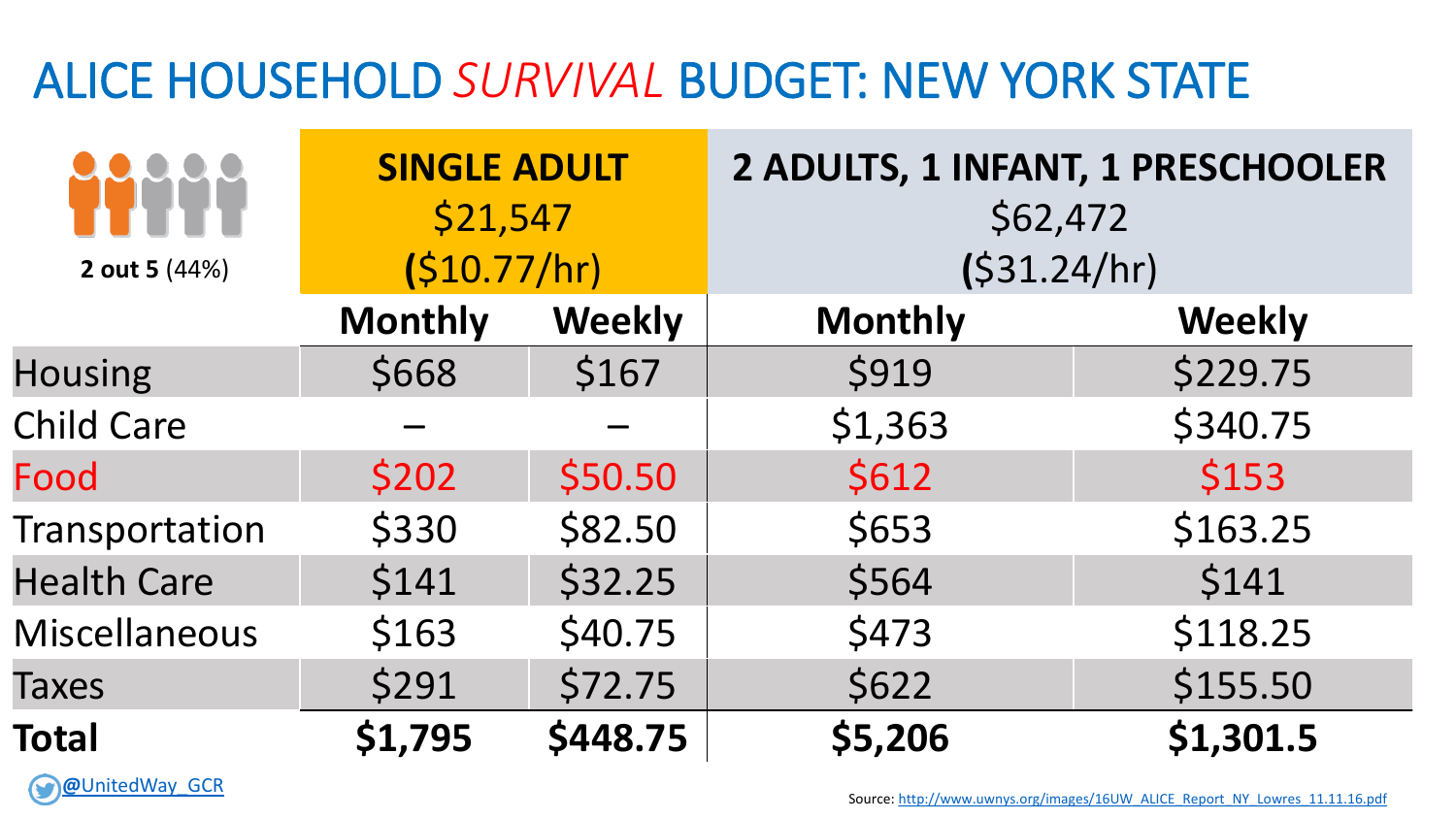### RETIREMENT ACCOUNT OWNERSHIP IS DISPROPORTIONATELY CONCENTRATED AMONG HIGHER-INCOME HOUSEHOLDS



Retirement account ownership status by household income quartile, 2010

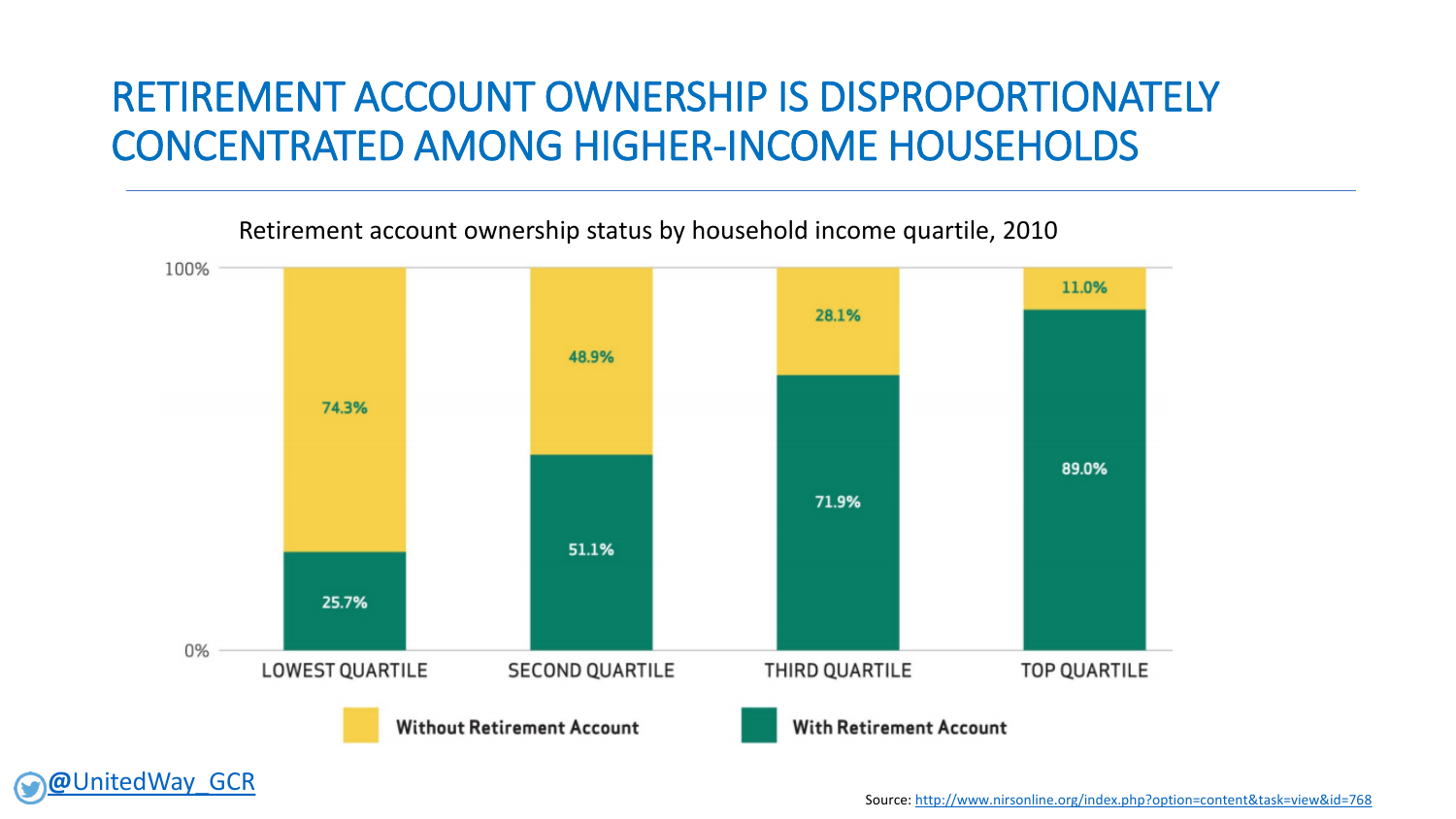# HOW UNITED WAYS ARE SOLVING THE PROBLEM



**United Way** of the Greater Capital Region



**Details available online:** [http://www.unitedwaygcr.org/sites/unitedwaygcr.org/files/Presentation\\_PlatformsONLY.pdf](http://www.unitedwaygcr.org/sites/unitedwaygcr.org/files/Presentation_PlatformsONLY.pdf) **@[UnitedWay\\_GCR](https://twitter.com/UnitedWay_GCR)** 

10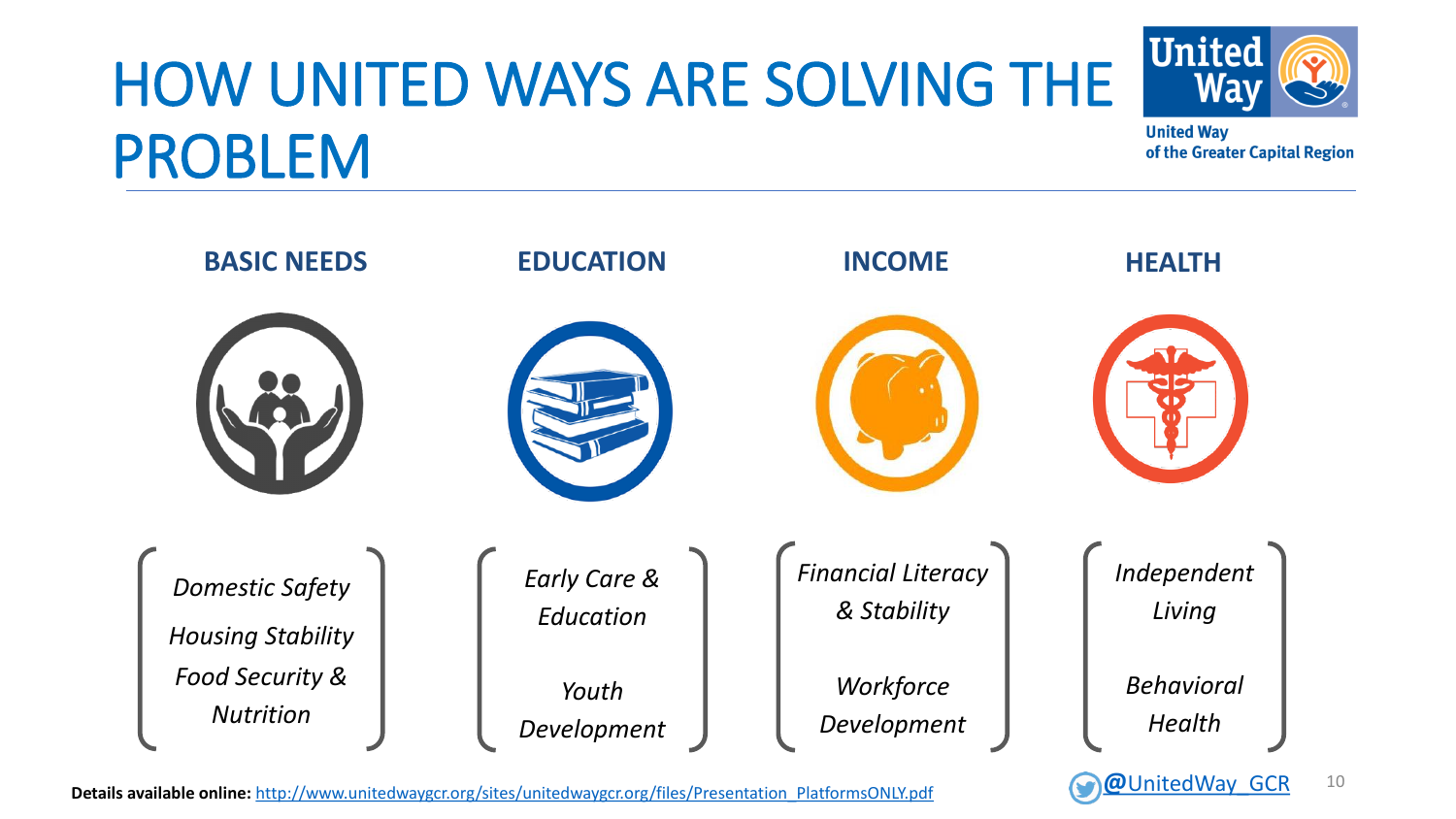### NFFD HFI P? **SERVICES** One easy phone number Adirondack Northeast Mid-York Susquehanna River Hudson Valley New York City **Long Island** Finger Lakes **Nestern NY Central NY** languages). **[www.211ny.org](http://www.211neny.org/)**

# CONNECTING YOU TO COMMUNITY

to call for free, confidential information and referral 24 hours a day, 7 days a week, 365 days a year. Multilingual capabilities (200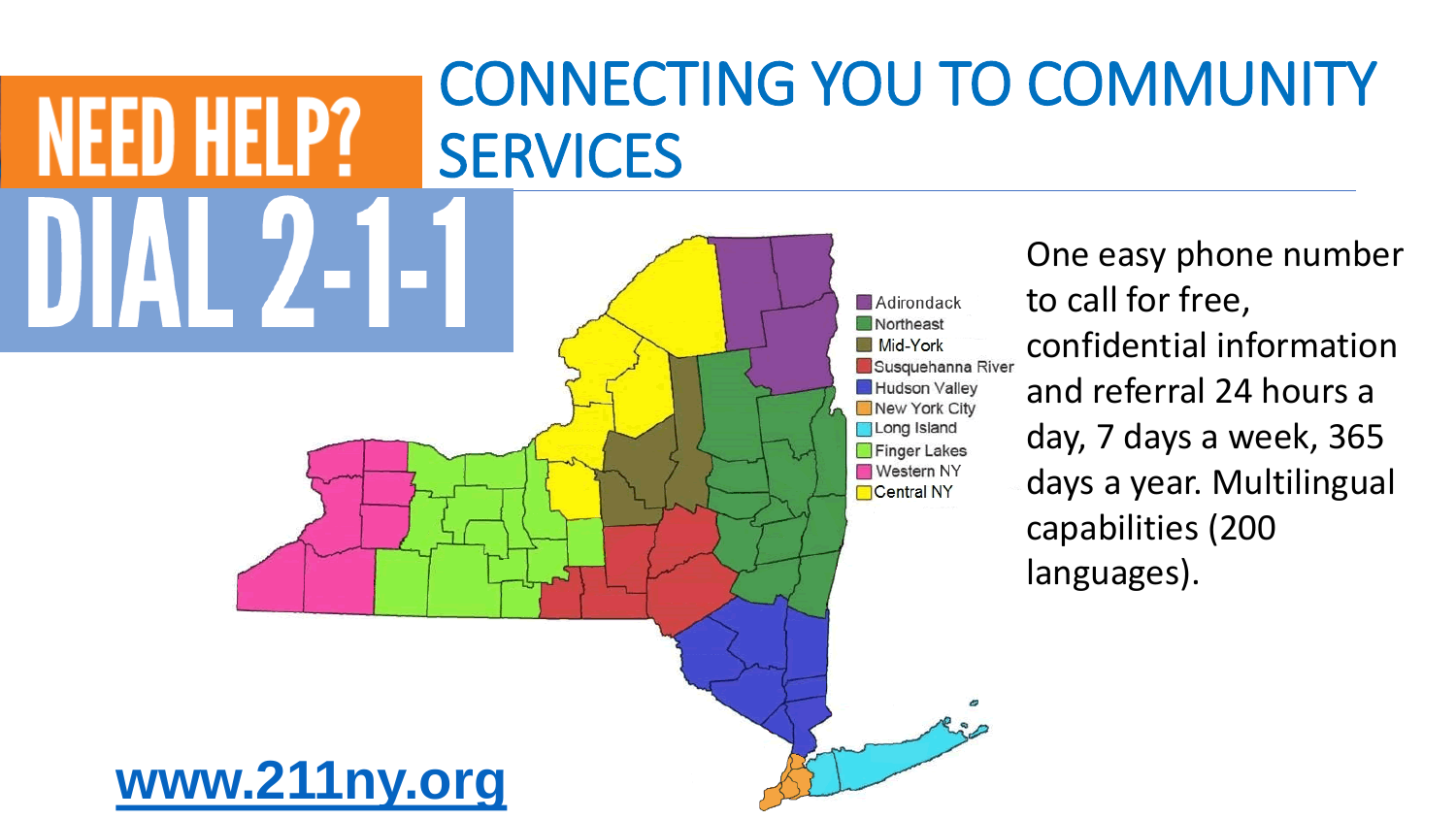### WE NEED TO DO BETTER